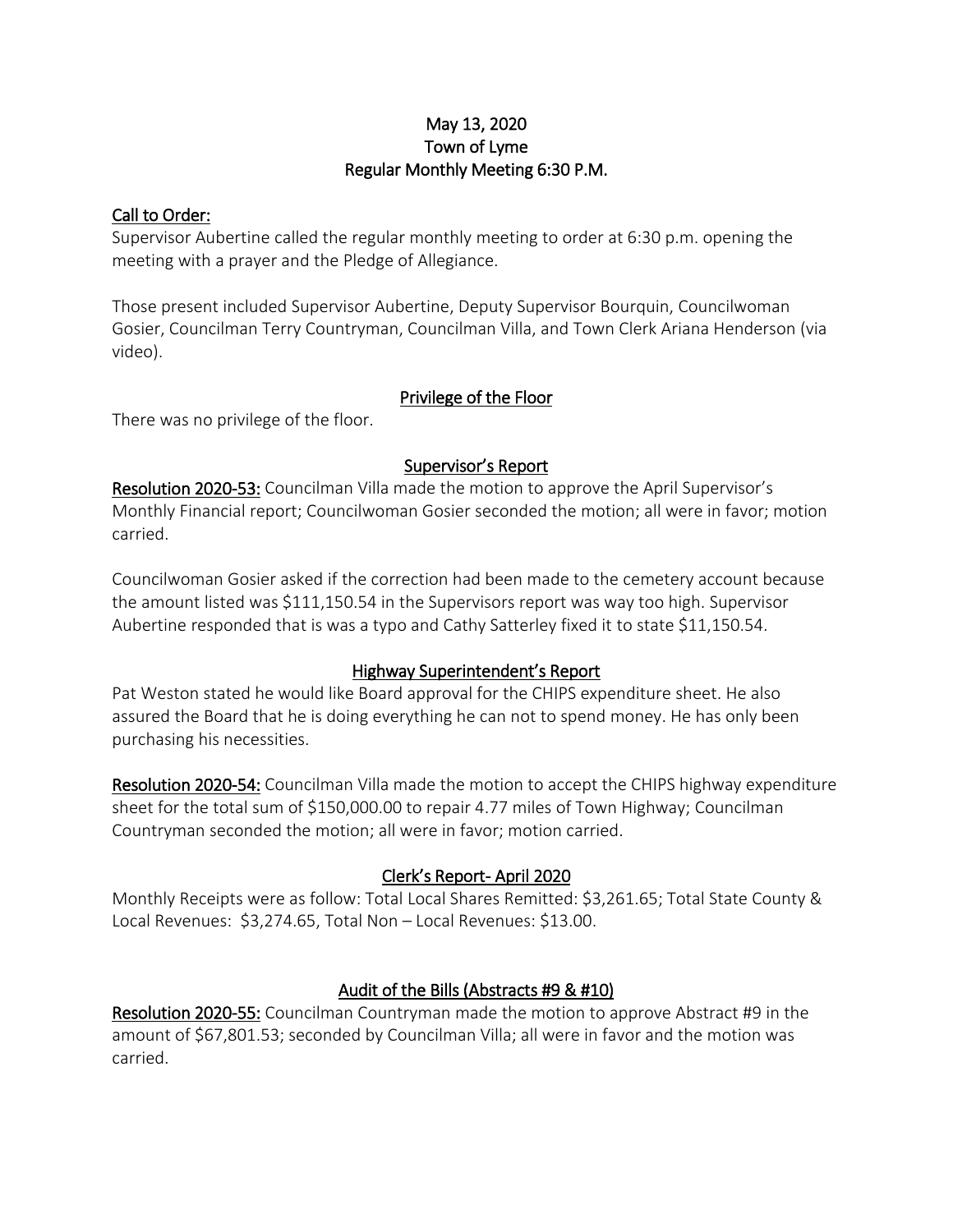Resolution 2020-56: Deputy Supervisor Bourquin made the motion to approve Abstract #10 in the amount of \$61,433.66; seconded by Councilman Villa; all were in favor and the motion was carried.

# Approval of the April 8, 2020 Minutes

Resolution 2020-57: Councilman Villa made a motion to approve the April 8, 2020 Minutes; seconded by Councilwoman Gosier; all were in favor and the motion was carried.

# Committee Reports

### Assessor's Report:

Supervisor Aubertine read Marsha Barton's assessor report as follows:

# Supreme Court Stipulation

I am attaching a copy of settlement and order that was prepared by Debra Sullivan from Joe Russel's Office.

She has been negotiating with the property owner's attorney. The property owner was originally asking for \$50,000 assessment. They submitted an appraisal for \$55,000.

The property owner agreed to settle for the \$55,000 assessment and is not requesting a refund. Our assessment was \$93,000.

The Attorney and I both agreed that it is in the best interest of the Town to accept the \$55,000. It would not be worth it to the Town to fight this.

We do need a Town board resolution to proceed with the stipulation.

# Tentative Assessment Roll

Our tentative assessment is 424,212,926. This is approximately 3.5 million increase. This figure will change after Grievance.

# Change in Procedure-Sitting with the roll and Grievance Day

Because of COVID 19, there are changes to out procedures for sitting with the roll and Grievance day. We will not be meeting with the public in person. We will review properties over the telephone. Robin is working on the procedure for Grievance Day. I believe it will be mail in's only and maybe tele-conferencing. We will be posting the information on the website by May  $1<sup>st</sup>$ .

Resolution 2020-58: Councilwoman Gosier made a motion to accept the Stipulation of Settlement and Order regarding Assessor, Town of Lyme, and The Board of Assessment Review of the Town of Lyme Tax Year 2019 and James and Tanya Irvin; seconded by Councilman Villa; all were in favor and the motion was carried.

# Municipal Water Board Report:

There was no Water Board Report.

# Planning Board:

There was no Planning Board Report.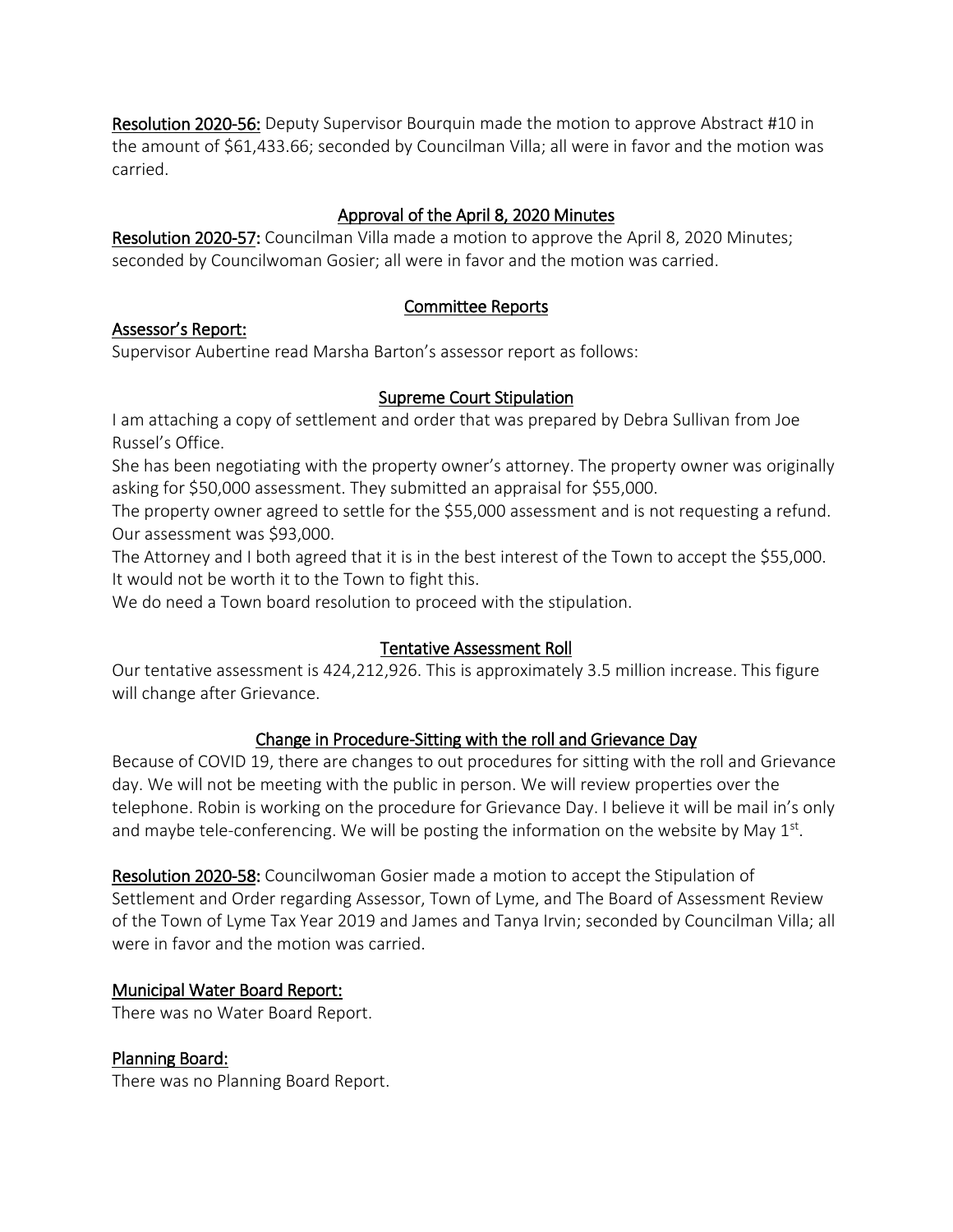### Youth Commission:

There was no Youth Commission Report.

### ZEO/CEO Report:

There was no report from the ZEO/CEO.

Councilman Villa would like to start seeing a more detailed report from Jim Millington on the zoning/building permits that have been issued for the month. When he drives by new construction, he would like to know if the proper paperwork to receive a permit has been filed with the Town. Councilwoman Gosier agreed with Councilman Villa. He also mentioned that last year some seasonal mobile homes were not removed over the winter. He would like to know why this wasn't taken care of.

#### Zoning Board of Appeals (ZBA):

There was no report from the ZBA.

### TMB Cemetery:

Councilwoman Gosier reported that there was one lot sold this month. There have been arrangements made for a tentative burial and she has had communications with KLA Property Management, the company hired to mow the cemetery. Due to COVID-19 his insurance company has not provided him with a certificate of liability to give to the Town. Once he receives the certificate of insurance he can start mowing. Until then if the grass gets too long the highway department will have to mow it.

#### New Business

#### Youth Commission Events:

Supervisor Aubertine was discussing the sports programs with Heather O'Brien. They were discussing whether it would be possible to hold the programs with COVID-19. Councilman Villa stated that the French Festival and even the Mount Carmel Festival have been cancelled because large gatherings are prohibited by New York State. He would hate to see the events over the summer cancelled because the kids need the interaction with their friends and the education. He believes the Town needs to think differently and try and come up with new ideas to keep the youth programs running. Supervisor Aubertine stated that everyone is waiting to see what the Governor decides. There was a discussion regarding the safety of the children and still holding the Youth Commission programs.

#### Letter to Federal Representatives:

Supervisor Aubertine asked the Board is we would like to send a letter to the Federal Representatives regarding funding for local governments in the next federal stimulus package.

Resolution 2020-59: Councilwoman Gosier made the motion to send a letter to our representatives regarding funding for local governments in the next federal stimulus package; seconded by Councilman Countryman; all were in favor and the motion carried.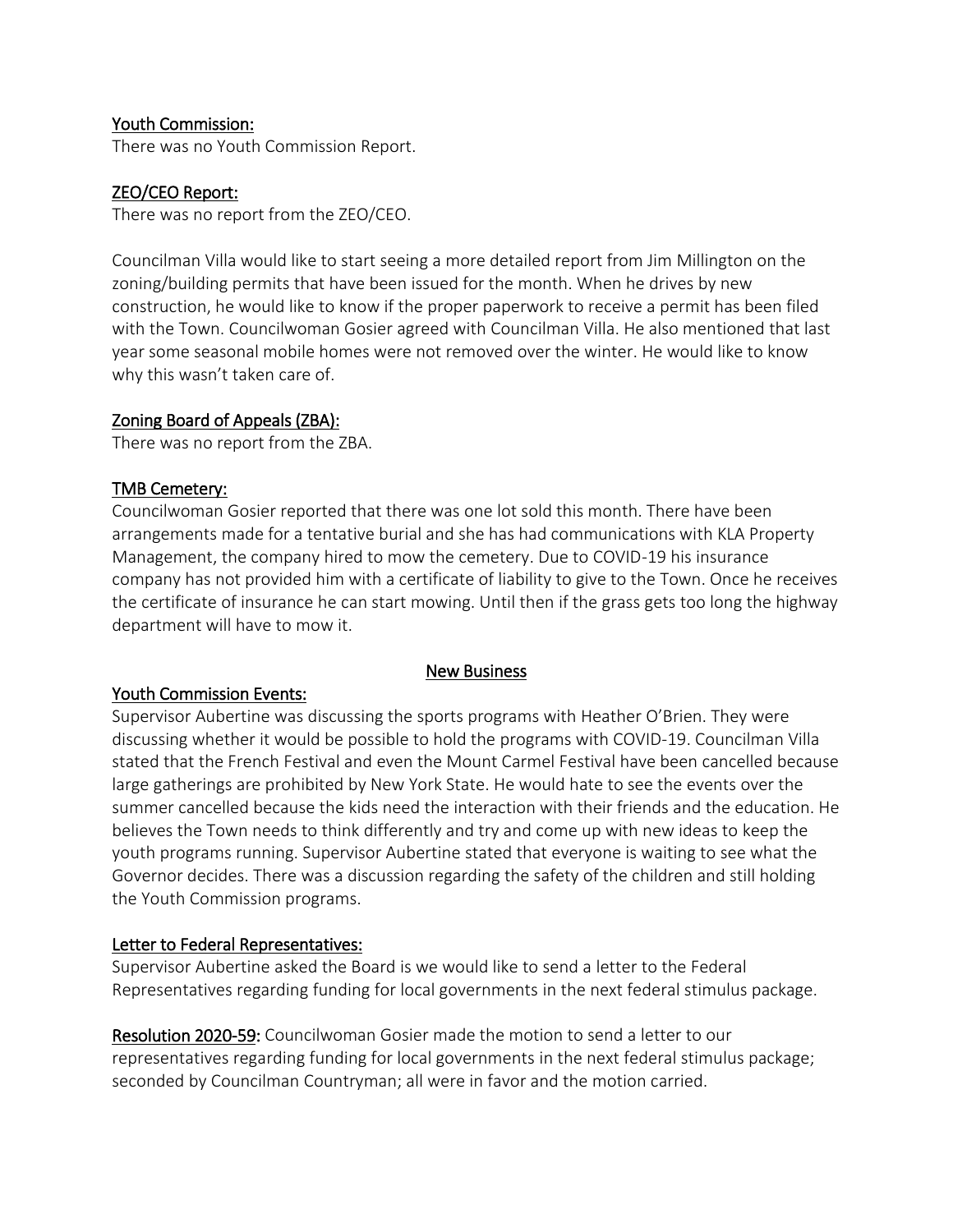#### Dissolution Study Resolution:

Supervisor Aubertine stated that the Board needs to pass a resolution to endorse the Chaumont Dissolution Study. Councilman Villa asked why the Town Board had to endorse the Chaumont Dissolution study if the Town had no say in the matter. Supervisor Aubertine responded that the Town Board endorses the plan that the committee developed. Councilman Villa stated that one of the DANC representatives was inputting their opinion at the meeting he attended, and it was inappropriate. Deputy Supervisor Bourquin stated that nothing is set in stone and if we endorse the Dissolution study. The Board can still make changes when the Village dissolves and becomes part of the Town of Lyme for example change the zoning law.

Resolution 2020-60: Councilwoman Gosier made the motion to endorse the Chaumont Dissolution Study and implementation Plan; seconded by Councilman Countryman; Councilwoman Gosier, Councilman Countryman, Deputy Supervisor Bourquin, Supervisor Aubertine AYE; Councilman Villa NAY. Motion carried.

# Jefferson County Board of Elections:

The Board of Elections would like to hold the elections at the Town Office with our approval. Supervisor Aubertine read the email from Town Clerk Henderson "I had a call from Jefferson County Board of Elections and they stated they are going to have one poll site instead of two and they would like it to be our office. Jefferson County is in the process of hiring a cleaning crew to come in after the elections and clean the office preventing the spread of COVID. I wanted to update you prior to the meeting. They also stated the were trying to get the proper PPE for us. One thing we should think about is how we will handle people waiting, should we require them to wait outdoors six feet apart?" There was discussion on whether it was safe for our residents to hold the elections at the Town office. Supervisor Aubertine stated that he would reply to the Board of Elections email and let them use our building but the building needs to be cleaned and disinfected after the elections and the Board of Elections needs to figure out the details such as social distancing.

# Old Business:

#### Signs:

Councilman Villa would like ZEO/CEO Jim Millington to remove the signs that have been placed on the sides of the roads for lawn care, jacking camps, property management, etc. because it violates our zoning law.

#### Planning Board:

Councilman Villa would also like the planning board to come up with a property maintenance law and septic law. There are several houses in the Town that are starting to look terrible. Councilwoman Gosier stated that there is a NYS Property Maintenance Law that Jim Millington should be following. Supervisor Aubertine sent Jim the law on April 29<sup>th</sup> and has no gotten a response. According to Councilman Villa there should be a septic law to prevent the pollution of our great lakes. Councilwoman Gosier also agrees with Councilman Villa. Our waterways can't continue to be polluted and we need to enforce this. Councilman Countryman stated he would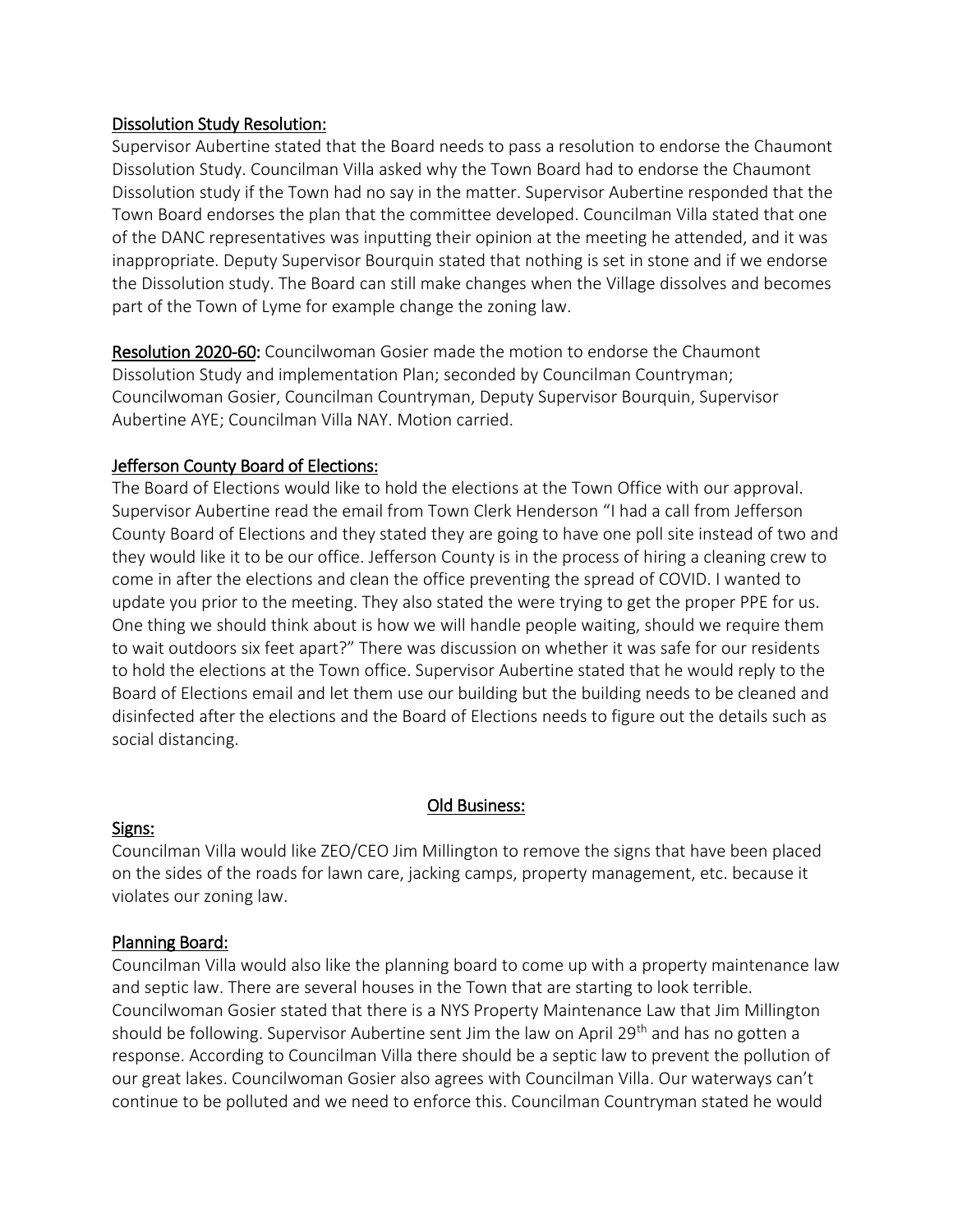play devils advocate to say that it would be hard for seasonal properties to update their entire septic system and it would cost thousands of dollars.

Resolution 2020-61: Councilman Villa made the motion to ask the planning board to look into our sign law, write a property maintenance law, and a septic law that requires properties to have their septic inspected when sold; seconded by Councilwoman Gosier; all were in favor and the motion carried.

Supervisor Aubertine stated that Town Clerk Henderson may have to set up a Zoom meeting for a few months so all the Boards can start meeting. Supervisor Aubertine also asked Steve Weed if he would be available for Grievance Day May 26<sup>th</sup> if they needed him. Mr. Weed stated he would be available and discussed options that would be available and work best for the Board of Assessment Review and our residents.

### Census:

Councilman Villa stated Supervisor Aubertine sent an email regarding the census. He received a post card about the Census. He believes that it is so important for our residents to fill out the census information. He believes we should reach out to residents through the Lyme Light. When Supervisor Aubertine spoke with the Town Clerk the Census office wanted a notice to go with the tax bill which won't be until 2021. Supervisor Aubertine said that when he read the email from the Census Office, he was a little upset because it read as if they wanted us to do their job. We can reach out to our residents but that's all we can do. He will add information about the census to our website. Councilwoman Gosier stated that it is up to the census office to reach out to every household. That is the job of the census office. She stated that if a household doesn't fill out their paperwork that is when they would get a visit from a census employee.

# Online Privilege of the Floor

There was no online privilege of the floor.

# Privilege of the Floor

There was no privilege of the floor.

Executive Session

There was no Executive Session.

# Return to Open Meeting

N/A

# Adjournment

Resolution 2020-62: Councilman Villa made the motion to adjourn; seconded by Councilwoman Gosier; all were in favor and the motion was carried; meeting was adjourned at 7:55 p.m.

Respectfully Submitted